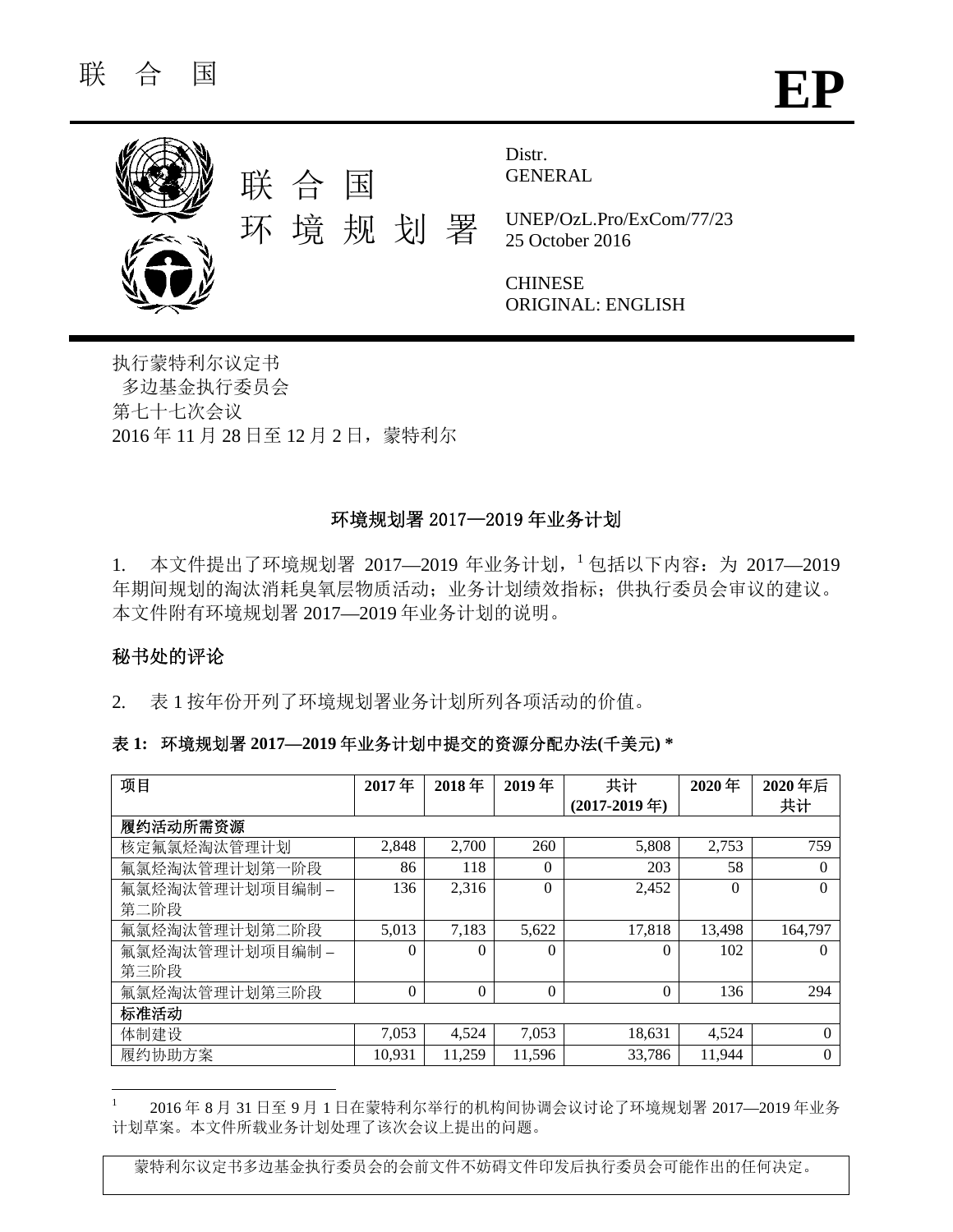| 项目 | 2017年  | 2018年  | 2019年  | 共计     | 2020年  | 2020年后  |
|----|--------|--------|--------|--------|--------|---------|
|    |        |        |        |        |        | 共计      |
| 总计 | 26,067 | 28,099 | 24.531 | 78,697 | 33,016 | 165,850 |

\* 包括适用的机构支助费用。

## 秘书处关于所需履约活动的评论

### 氟氯烃淘汰管理计划第一阶段

3. 在环境规划署的业务计划中,有两个国家(毛里塔尼亚和南苏丹)的氟氯烃淘汰管理计划第一 阶段尚未得到核准。业务计划为这两个国家分配了 261 850 美元,包括用于 2017 至 2019 年期间 的 203 355 美元。南苏丹的氟氯烃淘汰管理计划已提交第 77 次会议。<sup>2</sup>

### 低消费量国家的氟氯烃淘汰管理计划第二阶段

4. 低消费量国家氟氯烃淘汰管理计划第二阶段供资总额为:238 683 美元(包括为 2017 至 2019 年期间提供 178 240 美元)用于把基线氟氯烃消费量减少 35%, 1 413 万美元用于把消费量减少 67.5%(包括为 2017 至 2019 年期间提供 121 305 美元)。

### 非低消费量国家的氟氯烃淘汰管理计划第二阶段

5. 非低消费量国家氟氯烃淘汰管理计划第二阶段供资总额为 1.8175 亿美元,包括为 2017 至 2019 年期间提供 1 752 万美元。

### 氟氯烃淘汰管理计划第三阶段的项目编制

6. 氟氯烃淘汰管理计划第三阶段的项目编制供资总额(智利、刚果民主共和国和秘鲁)为 101 700 美元,用于 2019 年以后的期间。

### 低消费量国家的氟氯烃淘汰管理计划第三阶段

7. 两个低消费量国家(亚美尼亚和摩尔多瓦共和国)的氟氯烃淘汰管理计划第三阶段的供资总 额为 429 670 美元,用于 2019 年以后的期间。

### 秘书处的评论和标准活动

### 体制建设

8. 列入了用于体制建设活动的 2 315 万美元, 其中 1 863 万美元分配给 2019 至 2019 年期间, <sup>3</sup> 452 万美元分配给 2020 年。

### 履约协助方案

-

9. 履约协助方案的费用预计将按照迄今商定的每年 3%的速度增加。环境规划署为其 2019 至 2019 年期间履约协助方案提交了一项三年期滚动战略,供第 77 次会议结合其 2017 年履约协助方 案预算申请4予以审议。

<sup>2</sup> UNEP/OzL.Pro/ExCom/77/63。

<sup>3</sup> 按照第 74/51(c)号决定,核准所有体制建设项目和项目延长,供资数额比过去商定的数额高 28%,每 年最低体制建设供资数额为 42 500 美元。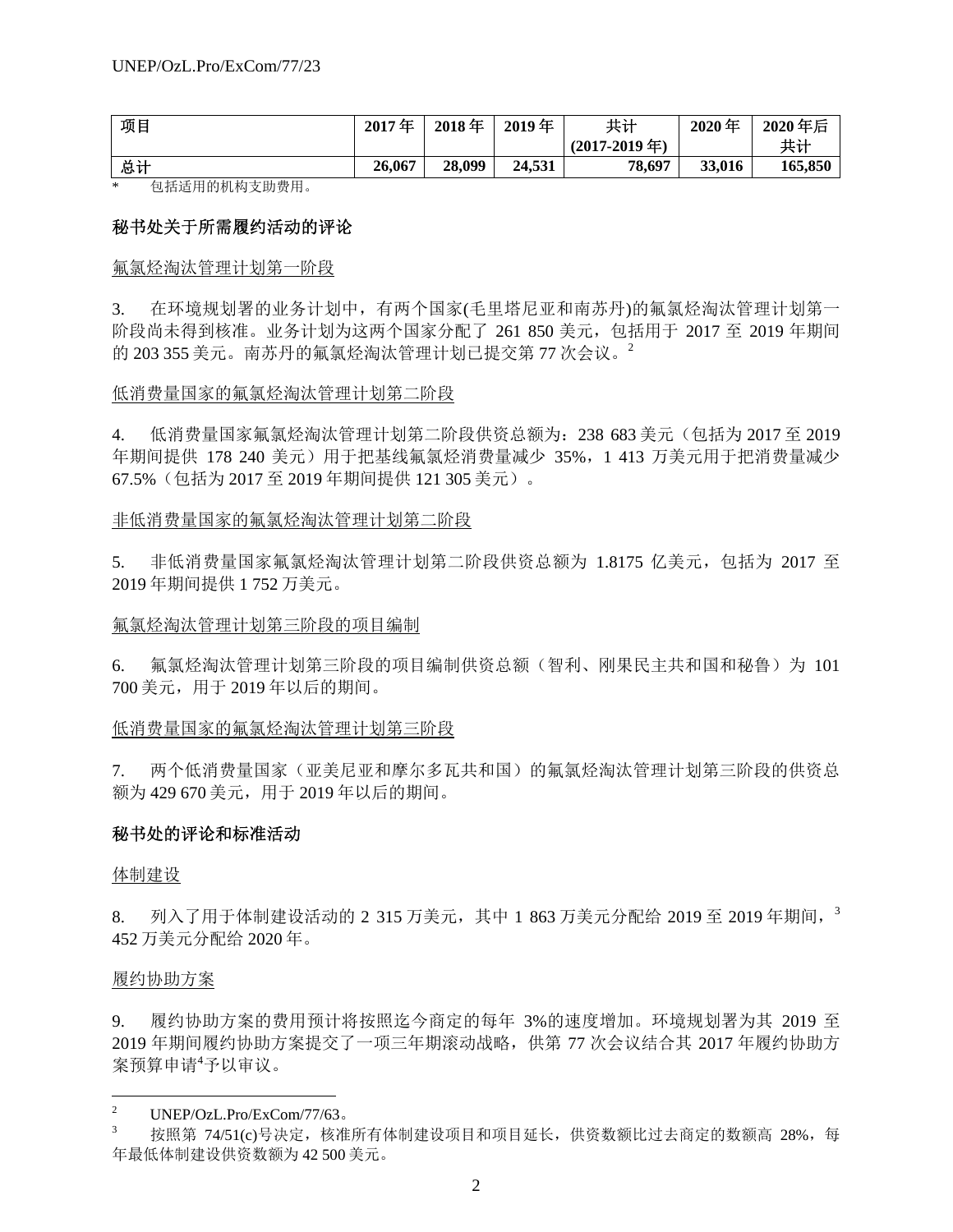# 对环境规划署 **2017—2019** 年业务计划的调整

10. 在机构间协调会议期间,根据执行委员会的有关决定商定了对双边机构和执行机构业务计划 的调整。秘书处在检查经修订的环境规划署 2017—2019 年业务计划时注意到,其中没有列入以下 调整:

# 表 **2**:对环境规划署 **2017—2019** 年业务计划的调整

| 调整                                   | 2017-2019年<br>(千美元) | 2020年及<br>2020年以后 |
|--------------------------------------|---------------------|-------------------|
|                                      |                     | (千美元)             |
| 应该支付但尚未提交第 77 次会议的氟氯烃淘汰管理计划付款的数      | 72                  |                   |
| 额(安提瓜和巴布达、莫桑比克、秘鲁和菲律宾)               |                     |                   |
| 与最初提交第 77 次会议的拟议供资数额相应的新的氟氯烃淘汰管      | 1,306               | $-149,556$        |
| 理计划活动 (第一和第二阶段)                      |                     |                   |
| 按照第71/42号决定为氟氯烃淘汰管理计划第二阶段编制项目        | $-21$               | $\Omega$          |
| 低消费量国家氟氯烃淘汰管理计划第二阶段价值增至最大程度,         | $\Omega$            | -61               |
| 以根据第 74/50(c)(十二)号决定把氟氯烃基线消费量削减 35%或 |                     |                   |
| $67.5\%$                             |                     |                   |
| 有制冷设备维修部门的非低消费量国家氟氯烃淘汰管理计划第二         | $\Omega$            | $-102$            |
| 阶段经费, 按 4.80 美元/公斤的最高成本效益计算          |                     |                   |

11. 表 3 开列了秘书处提议对环境规划署 2017—2019 年业务计划所作调整的结果,还结合蒙特 利尔基金 2017—2019年综合业务计划<sup>5</sup>提出了这些调整。

# 表 **3**:经调整的环境规划署 **2017—2019** 年业务计划的资源分配办法(千美元)**\***

| 项目              | 2017年  | 2018年  | 2019年  | 共计              | 2020年  | 共计     |
|-----------------|--------|--------|--------|-----------------|--------|--------|
|                 |        |        |        | $(2017-2019$ 年) |        | 2020年后 |
| 履约活动所需资源        |        |        |        |                 |        |        |
| 核定氟氯烃淘汰管理计划     | 2,920  | 2,700  | 260    | 5,880           | 2,753  | 759    |
| 氟氯烃淘汰管理计划第一阶段   | 86     | 146    |        | 232             | 70     |        |
| 氟氯烃淘汰管理计划项目编制 - | 116    |        |        |                 |        |        |
| 第二阶段            |        | 2,315  |        | 2,431           |        |        |
| 氟氯烃淘汰管理计划第二阶段   | 5,402  | 7,647  | 6,047  | 19,096          | 13,852 | 14,713 |
| 氟氯烃淘汰管理计划项目编制 - |        |        |        | 0               | 102    |        |
| 第三阶段            |        |        |        |                 |        |        |
| 氟氯烃淘汰管理计划第三阶段   |        |        |        | $\Omega$        | 136    | 294    |
| 标准活动            |        |        |        |                 |        |        |
| 体制建设            | 7,053  | 4,524  | 7,053  | 18,631          | 4,524  |        |
| 履约协助方案          | 10,931 | 11,259 | 11,596 | 33,786          | 11,944 |        |
| 总计              | 26,508 | 28,590 | 24,956 | 80,055          | 33,381 | 15,766 |

\* 包括适用的机构支助费用。

 $\frac{1}{4}$ UNEP/OzL.Pro/ExCom/77/32。

<sup>5</sup> UNEP/OzL.Pro/ExCom/77/20。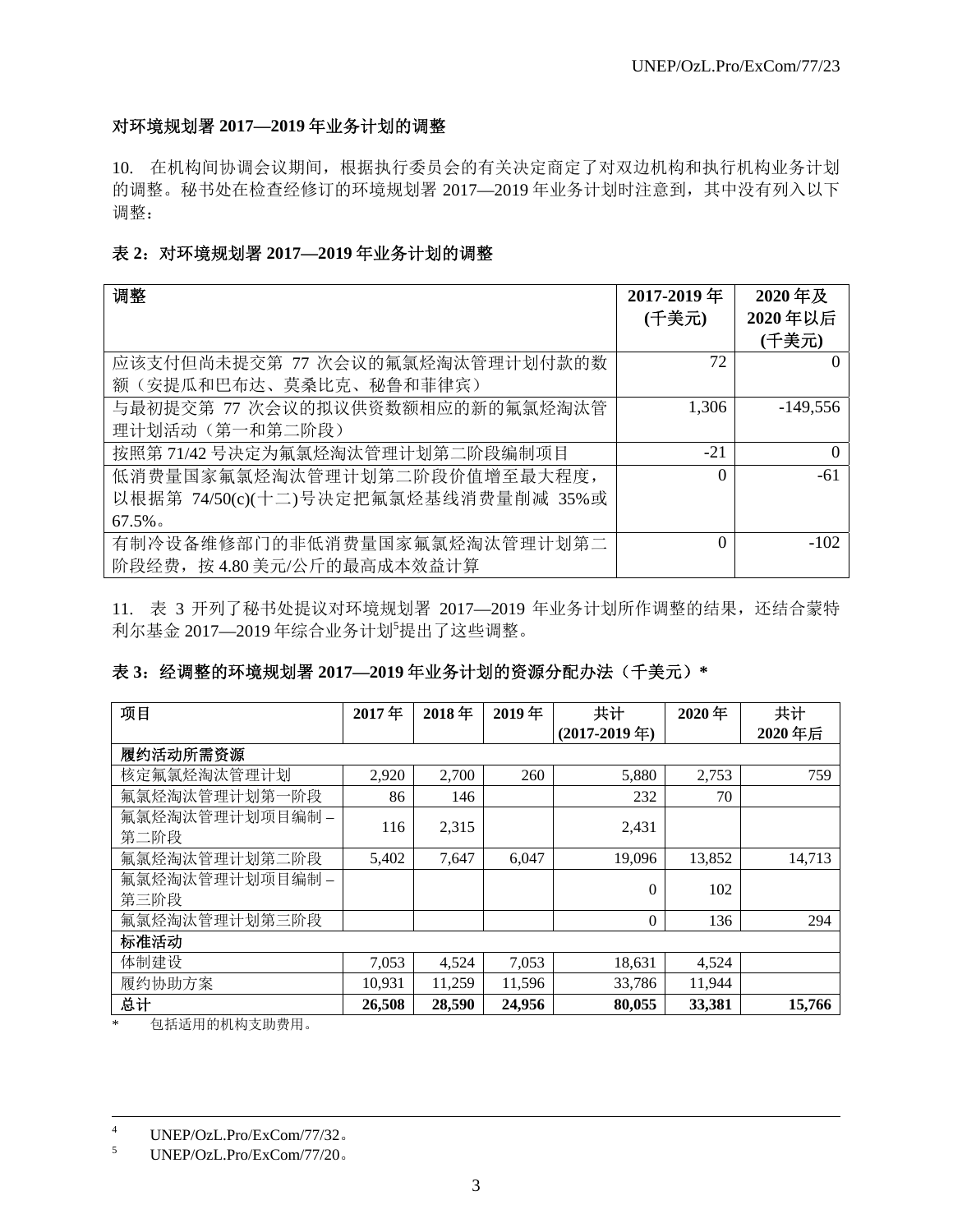# 绩效指标

12. 环境规划署按照第 71/28 号决定在其业务计划的说明部分提交了绩效指标。环境规划署和秘 书处经过几次讨论,商定了表 4 所列各项指标。

## 表 **4**: 环境规划署绩效指标

| 指标类型  | 简称        | 计算办法                    | 2017年指标       |
|-------|-----------|-------------------------|---------------|
| 规划—核准 | 核准的付款     | 规划的付款次数中获得核准的次数*        | 42            |
| 规划—核准 | 核准的项目/活动  | 规划的项目/活动数中获得核准的数目(包括项   | 63            |
|       |           | 目编制活动)**                |               |
| 执行    | 支付的资金     | 以进度报告中的估计付款数为依据         | 13,121,810 美元 |
| 执行    | 淘汰的 ODS   | 在业务计划所规划的淘汰量中, 下一次付款得   | 193.77 ODP 吨  |
|       |           | 到核准时本次付款的 ODS 淘汰量       |               |
| 执行    | 完成的项目活动   | 在进度报告规划完成的所有活动中, 完成的项   | 82            |
|       |           | 目数(不包括项目编制活动)           |               |
| 行政    | 财务工作完成速度  | 在项目活动完成后 12 个月内完成财务工作的项 | 14            |
|       |           | 目数                      |               |
| 行政    | 按时提交项目完成报 | 按照商定按时提交项目完成报告          | 按时            |
|       | 告         |                         |               |
| 行政    | 按时提交进度报告  | 按时提交进度报告和业务计划及答复, 除非另   | 按时            |
|       |           | 有商定                     |               |

\* 一个机构如果由于另一个合作机构或牵头机构的原因无法提交某次付款的申请,可以经该机构同意降 低其指标。

\*\* 如果执行委员会没有就项目编制活动的供资做出决定,就不应对其进行评估。

13. 表 5 开列了第 48/7(e)号决定通过的环境规划署履约协助方案的绩效指标。

# 表 **5**:环境规划署履约协助方案绩效指标

| 绩效指标          | 数据                | 评估办法           | 环境规划署2017年指标 |
|---------------|-------------------|----------------|--------------|
| 对区域网络/专题会议采取  | 2014-2015年区域网络/专题 | 这些会议对应该于2016年落 | 执行率达90%      |
| 高效率的后续行动      | 会议提出的建议清单         | 实的建议的执行率       |              |
| 有效支持国家臭氧机构的工  | 为支持国家臭氧机构的工作      | 为支持国家臭氧机构的工作   | -7 个这样的方法、手  |
| 作, 特别是对新的国家臭氧 | 所采用的创新方法/手段/产     | 所采用的创新方法、手段、   | 段、产品和服务;     |
| 机构提供指导        | 品/服务的清单,特别说明哪     | 产品和服务的数目, 特别说  | -所有新的国家臭氧机构  |
|               | 些是用于新的国家臭氧机构      | 明用于新的国家臭氧机构的   | 都得到能力建设支助    |
|               |                   | 数目             |              |
| 协助实际违约或有可能违约  | 在网络会议以外得到履约协      | 在网络会议以外得到履约协   | 所有这样的国家      |
| 的国家(根据缔约方会议的  | 助方案帮助的实际违约或有      | 助方案帮助的实际违约或有   |              |
| 决定和/或上报的第7条数据 | 可能违约的国家名单         | 可能违约的国家数目      |              |
| 和趋势分析)        |                   |                |              |
| 制作和提供全球和区域宣传  | 面向新受众或以新方式向现      | 面向新受众或以新方式向现   | 7个这样的产品和服务   |
| 产品和服务方面的创新    | 有受众提供的全球和区域宣      | 有受众提供的全球和区域宣   |              |
|               | 传产品和服务的清单         | 传产品和服务的数目      |              |
| 履约协助方案区域小组与在  | 履约协助方案工作人员与执      | 联合任务/活动的数目     | 每个区域3个       |
| 所涉区域工作的执行机构和  | 行机构和双边机构联合执行      |                |              |
| 双边机构之间开展密切合作  | 的任务/开展的活动清单       |                |              |
|               |                   |                |              |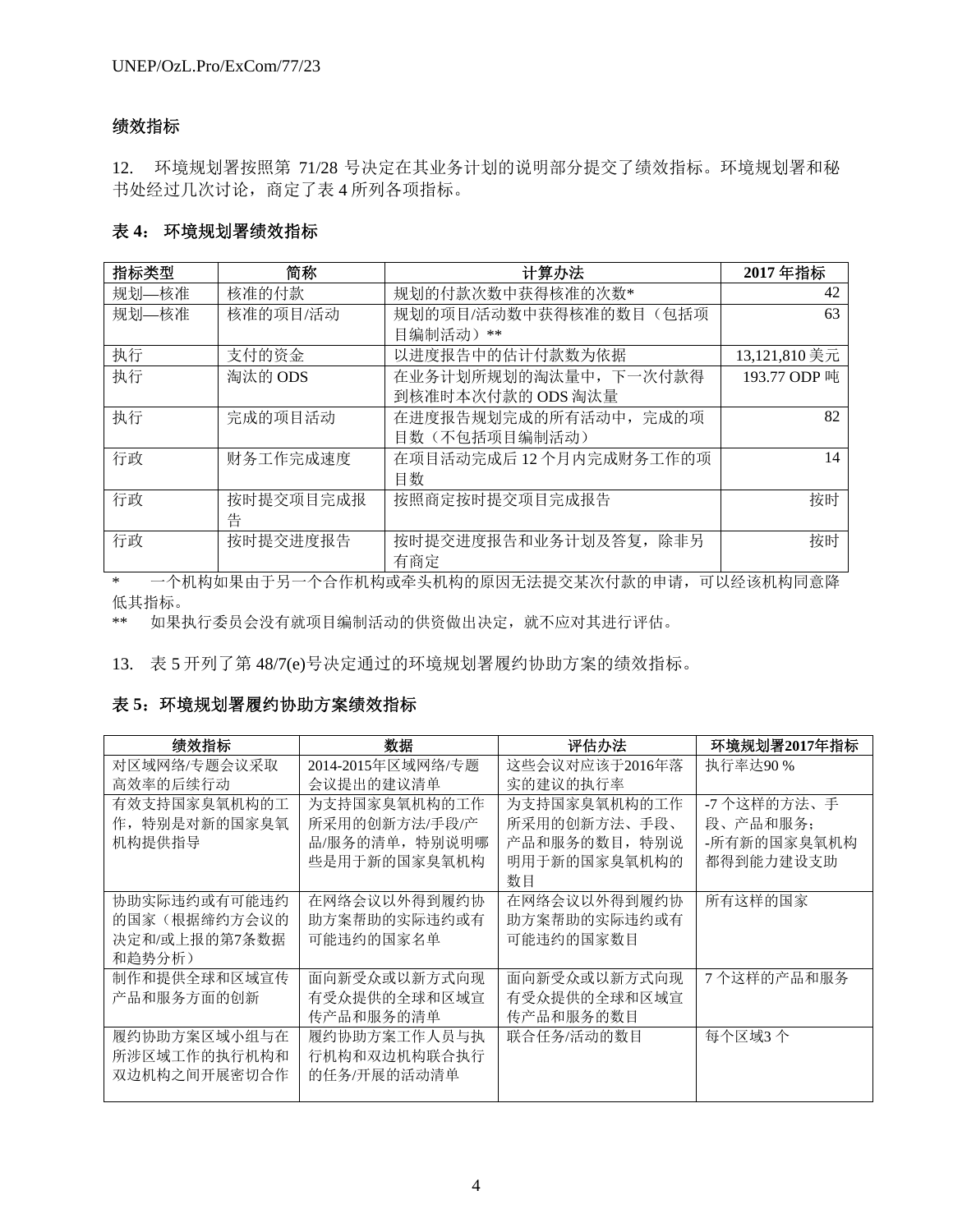# 建议

- 14. 谨提议执行委员会:
	- (a) 注意到 UNEP/OzL.Pro/ExCom/77/23 号文件所载环境规划署 2017—2019 年业务计划;
	- (b) 核准 UNEP/OzL.Pro/ExCom/77/23 号文件表 4 和表 5 所载环境规划署绩效指标。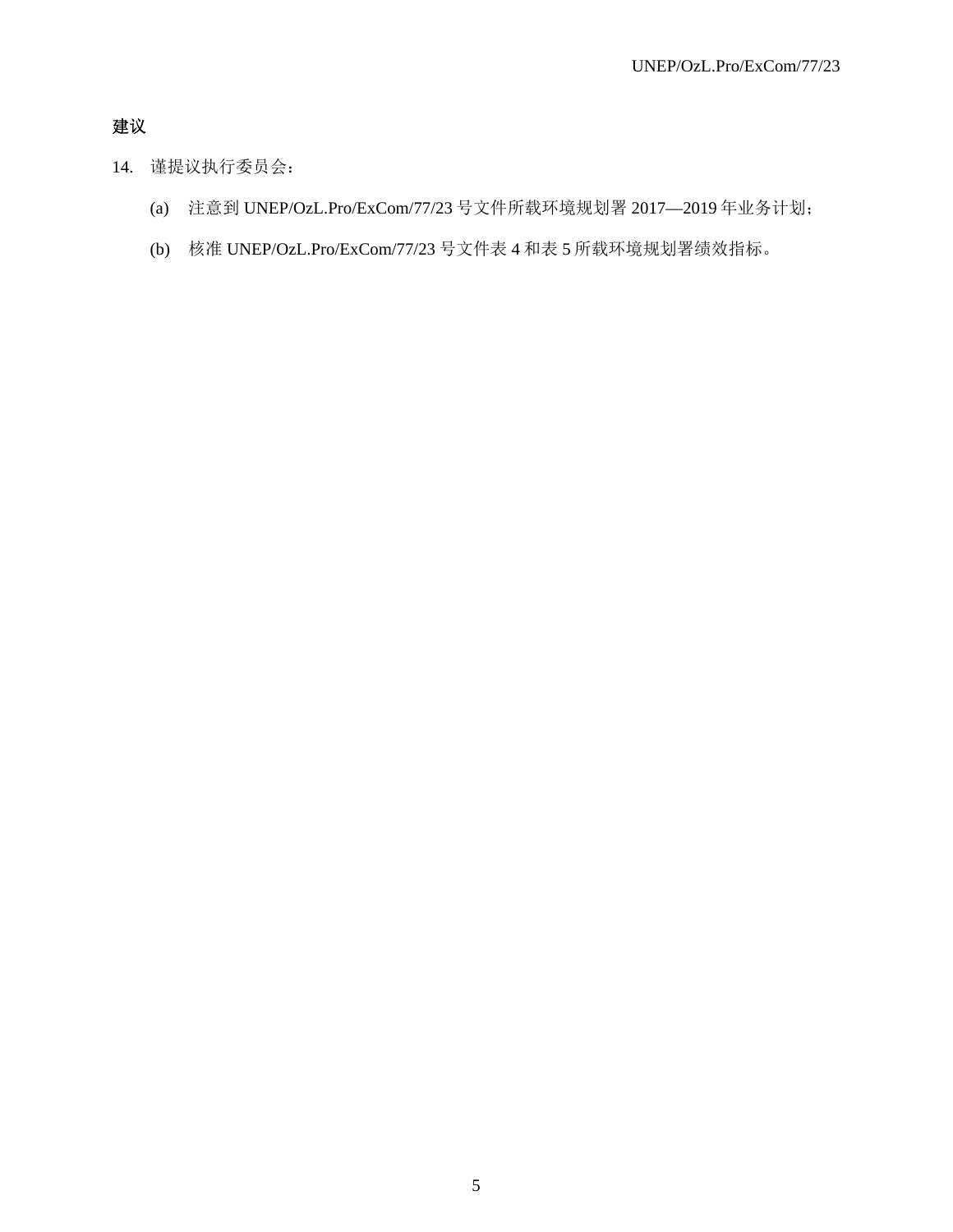# UNEP 2017-2019 BUSINESS PLAN

PRESENTED TO THE 77TH MEETING OF THE EXECUTIVE COMMITTEE OF THE MULTILATERAL FUND FOR THE IMPLEMENTATION OF THE MONTREAL PROTOCOL

OCTOBER 2016



UNITED NATIONS ENVIRONMENT PROGRAMME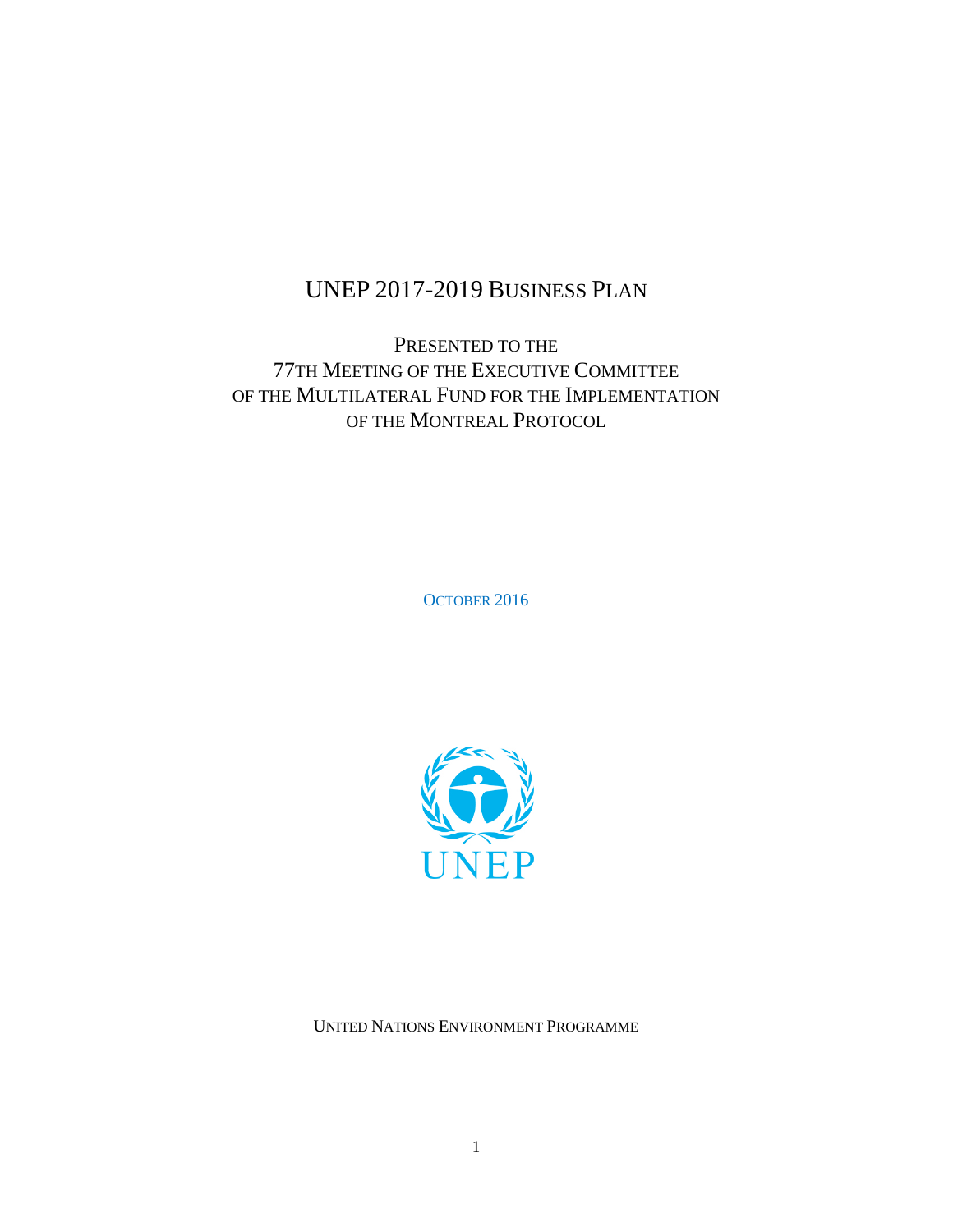# **TABLE OF CONTENTS**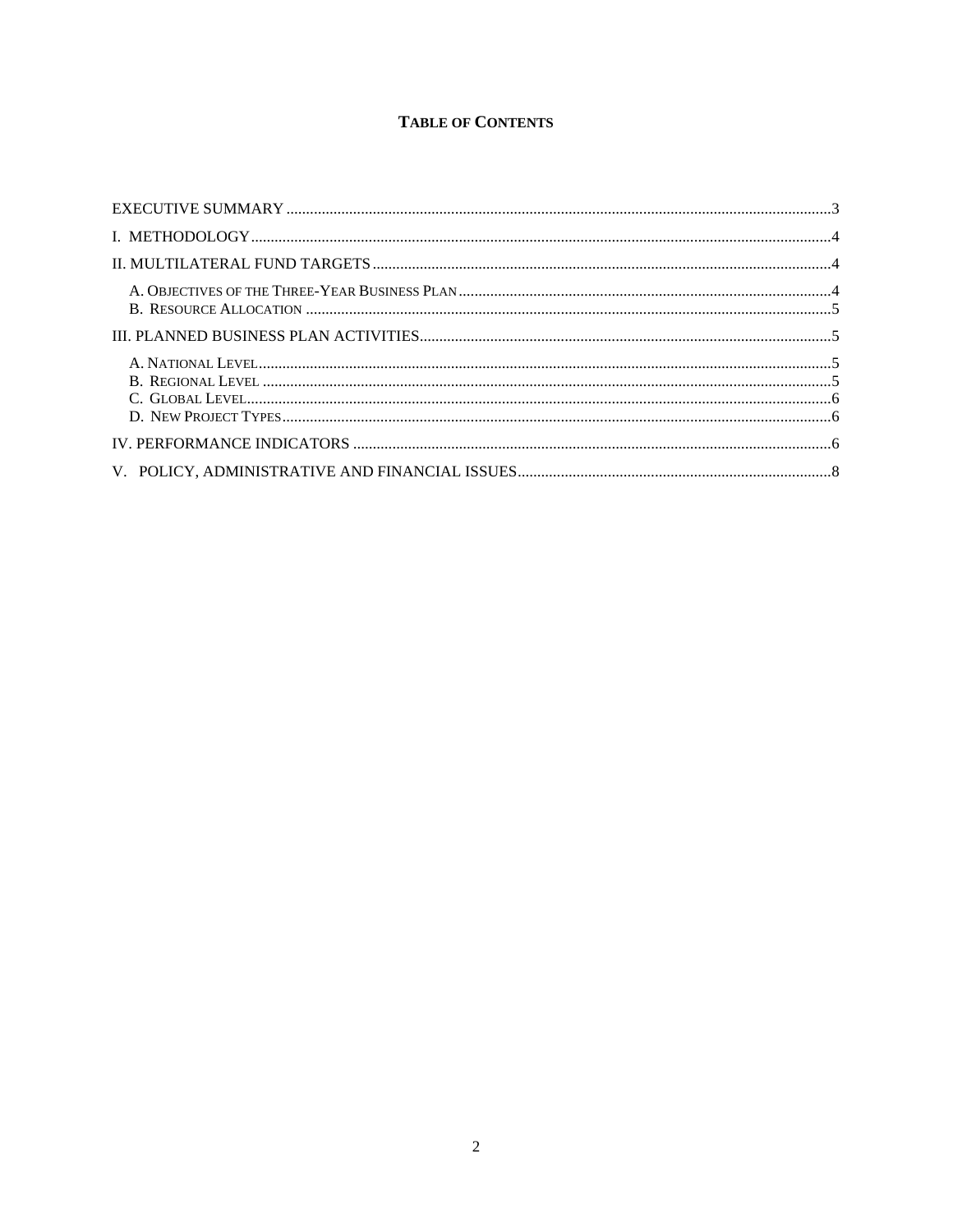### **EXECUTIVE SUMMARY**

The United Nations Environment Programme (UNEP) is submitting this document for the consideration to the 77th meeting of the Executive Committee of the Multilateral Fund for the Implementation of the Montreal Protocol. The document presents UNEP's three-year rolling Business Plan for its Montreal Protocol-related activities covering the years 2017-2019. It comprises:

• Narrative.

• Annex I: Projects planned for submission.

The focus and orientation of UNEP's work under this Business Plan continues to be defined by the evolving needs of countries operating under Article 5 of the Protocol ("Article 5 countries") as they progress in their implementation of the Montreal Protocol, and as they meet and sustain compliance with specific obligations. Through the activities identified in this Business Plan, UNEP will assist the countries with implementing their HCFC phase-out responsibilities including preparing for the 2020 target and subsequent reduction steps, strengthening the government institutions in Article 5 countries responsible for implementing and reporting on their national strategies to comply with the Montreal Protocol, and sustaining Article 5 countries' compliance with ozone depleting substance (ODS) phase out targets already met.

UNEP will achieve its Business Plan objectives by a combination of compliance assistance services delivered through the 2017 Compliance Assistance Programme  $(CAP)$ , as well as the ongoing and planned national, regional and global projects detailed in this document. The project services include preparation and implementation of HCFC Phase out Management Plans (HPMPs) for both Stages I and II, Institutional Strengthening projects, and technical assistance. In addition to the anticipated Business Plan activities, UNEP will implement HPMP verification projects as and when requested by the Executive Committee during the course of 2017-2019.

UNEP will deliver the projects in this 2017-2019 Business Plan and perform the project development, monitoring and reporting duties required of all Implementing Agencies through the proposed 2017 CAP Work Programme and Budget. In addition to the projects detailed in this Business Plan, UNEP continues to assist several bilateral agencies with the implementation of their Multilateral Fund projects through CAP and also engages in select partnerships for Montreal Protocol objectives complementary to the Multilateral Fund (including projects and activities).<sup>2</sup>

UNEP is planning project submissions over the next three years as follows: US\$ 26,066,689 for 2017, US\$ 28,099,335 for 2018, and US\$ 24,531,310 for 2019, all inclusive of the respective annual CAP budgets and programme support costs (PSC).

 $<sup>1</sup>$  In addition to the projects indicated in this Business Plan, during 2017 UNEP will also provide through its CAP</sup> 1,062 country-specific special compliance services, the operation of 10 Regional/sub-Regional Networks of Ozone Officers, facilitation of South-South cooperation, assistance with regional awareness activities, and provision of a global Information Clearinghouse that provides National Ozone Units with services that include information, communication, education, electronic knowledge management and capacity building.

<sup>2</sup> This Business Plan provides details about the individual *projects* proposed for UNEP implementation from 2017 through 2019. UNEP will report details on its performance with implementing the projects through its UNEP's Annual and Financial Progress Report. For details about *non-project-related* activities and services delivered by UNEP through the CAP, please refer to the 2017 CAP Work Programme and Budget submitted to this same meeting.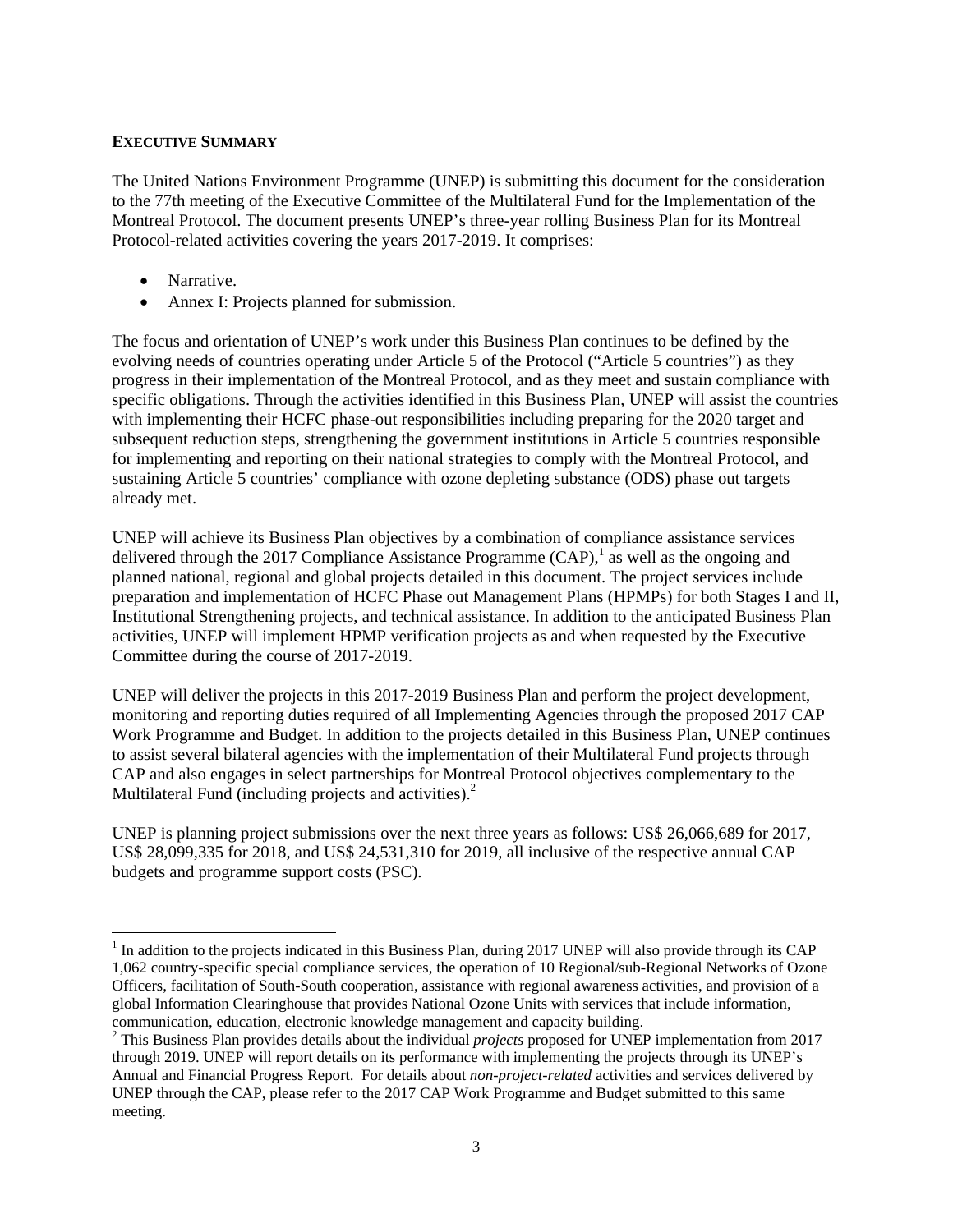For 2017, UNEP will prepare and submit 99 projects to the Executive Committee, including new projects, planned tranches of previously-approved multi-year agreements (MYAs), and the annual CAP Work Programme and Budget for the year 2018.

UNEP proposes to adopt performance indicators for this Business Plan in line with Decisions 73/30 and the guidance received during the two Inter-Agency Coordination Meetings of 2016 (1-3 March and 31 August to 1 September).

# **I. METHODOLOGY**

This section describes the methodology, consultations, guidance and inputs UNEP used when developing this Business Plan:

- During the first half of 2016, UNEP consulted with National Ozone Officers in Article 5 countries on their countries' business planning needs, through dialogues during meetings of Regional Networks of Ozone Officers, as well as via direct contact with Ozone Officers.
- UNEP reviewed and drew experiences gained from implementation of its 2016-2018 Business Plan (UNEP/OzL.Pro/ExCom/75/24), taking into account new trends and emerging developments. UNEP also considered the programmatic direction and activities included in its approved 2016 CAP Work Programme and Budget (UNEP/OzL.Pro/ExCom/75/33/Rev.1).
- UNEP used the Multilateral Fund's 2015-2017 consolidated business plan (UNEP/OzL.Pro/ExCom/75/21) endorsed by the Executive Committee meeting (Decision 75/22) as a guidance document for resource planning for the triennium and identification of countries requiring assistance.
- UNEP also followed the guidance provided by the Multilateral Fund Secretariat during the 2016 Inter-Agency Coordination Meetings.
- UNEP consulted with the other Implementing Agencies and bilateral agencies to increase collaborative and mutually-supportive initiatives and to avoid duplication of effort.
- UNEP considered various Executive Committee decisions as guidance for this Business Plan.

# **II. MULTILATERAL FUND TARGETS**

# **A. OBJECTIVES OF THE THREE-YEAR BUSINESS PLAN**

The focus and orientation of UNEP's work continues to be defined by the evolving needs of Article 5 countries as they progress in their implementation of the Montreal Protocol, and as they meet and sustain compliance with specific obligations.

UNEP's proposed 2017 CAP Work Programme and Budget submitted for the consideration of the 77th Executive Committee meeting details UNEP's vision and approach for CAP in that year. Following that approach, UNEP will provide assistance to Article 5 countries according to four overarching objectives:

- Assisting countries to comply with their upcoming HCFC phase-out commitments.
- Sustaining and enforcing compliance of phase-out targets already met.
- Building capacity to adopt alternatives to HCFCs to achieve climate co-benefits.
- Leveraging partnerships for Montreal Protocol objectives complementary to the Multilateral Fund.
- Clearing house function, regional networks, capacity building, technical cooperation and awareness.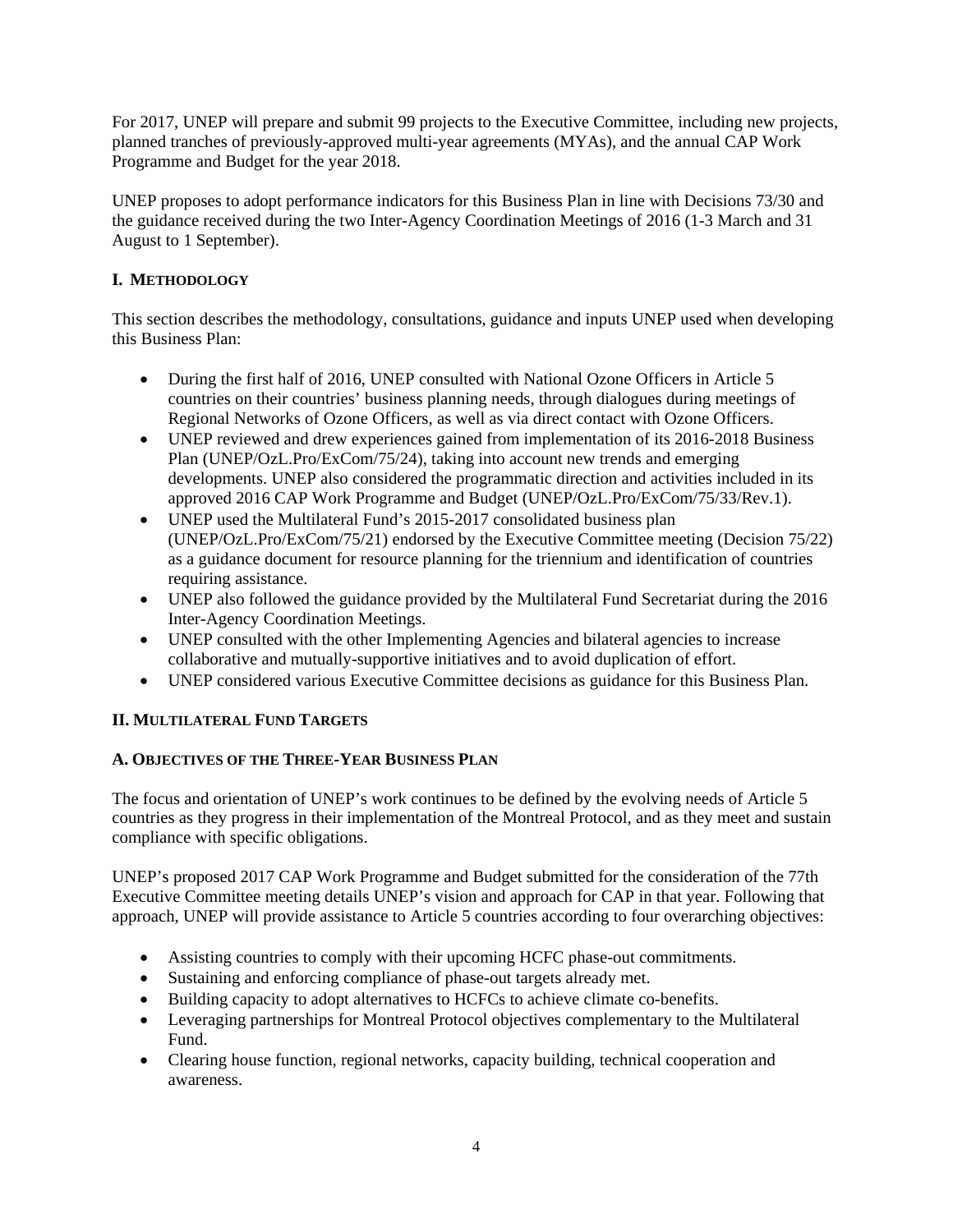### **B. RESOURCE ALLOCATION**

During this Business Plan period, UNEP plans to prepare and submit for approval the projects as detailed in Annex I: Projects planned for submission 2017-2019. UNEP's proposed resource allocation plan for these projects is as follows:

| Project                        | Type       | Value (US\$ inclusive of PSC) |            |            | Total      |
|--------------------------------|------------|-------------------------------|------------|------------|------------|
|                                |            | 2017                          | 2018       | 2019       | 2017-2019  |
| <b>Required for compliance</b> |            |                               |            |            |            |
| <b>HPMP</b> Stage I            | <b>PHA</b> | 2,933,978                     | 2,069,964  | 203,400    | 5,207,342  |
| <b>HPMP</b> Stage II           | <b>PRP</b> | 135,600                       | 2,316,048  | 0          | 2,451,648  |
| preparation                    |            |                               |            |            |            |
| <b>HPMP</b> Stage II           | <b>PHA</b> | 5,013,219                     | 7,930,518  | 5,678,341  | 18,622,078 |
| Institutional                  | <b>INS</b> | 7,053,227                     | 4,524,220  | 7,053,227  | 18,630,674 |
| Strengthening                  |            |                               |            |            |            |
| <b>Compliance Assistance</b>   | <b>TAS</b> | 10,930,665                    | 11,258,585 | 11,596,342 | 33,785,592 |
| Programme                      |            |                               |            |            |            |
| <b>Grand</b> total             |            | 26,066,689                    | 28,099,335 | 24,531,310 | 78,697,334 |

### **III. PLANNED BUSINESS PLAN ACTIVITIES**

This section describes costed projects at the national, regional and global levels proposed by UNEP in the 2017-2019 Business Plan period. All of the projects are included in Annex I.

# **A. NATIONAL LEVEL**

Through this Business Plan, UNEP plans to deliver the following projects at the national level:

- HPMP project preparation and implementation*.* UNEP will assist 73 with Stage II preparation in accordance with Executive Committee policies and guidelines. UNEP will also assist countries with the implementation of the non-investment components of the HPMPs (both Stages I and II), in cooperation with other Implementing Agencies and bilateral agencies. In total, during this Business Plan UNEP will be the HPMP Lead Agency for 72 countries and Cooperating Agency for 30 countries.
- Institutional Strengthening projects*.* UNEP provides 104 countries with ongoing technical assistance and administrative support for the implementation of their IS projects, including the submission of IS renewals and assistance with activities covered by these projects. UNEP will submit such projects as per the appropriate timing and when all the necessary pre-conditions have been met (e.g. disbursal rate, reporting obligations). This service is performed as part of CAP services, with 0% PSC to UNEP.
- New project types. There are no new projects included in this Business Plan for the years of 2017-2019.

### **B. REGIONAL LEVEL**

Through this Business Plan, UNEP plans to deliver the following projects at the regional level: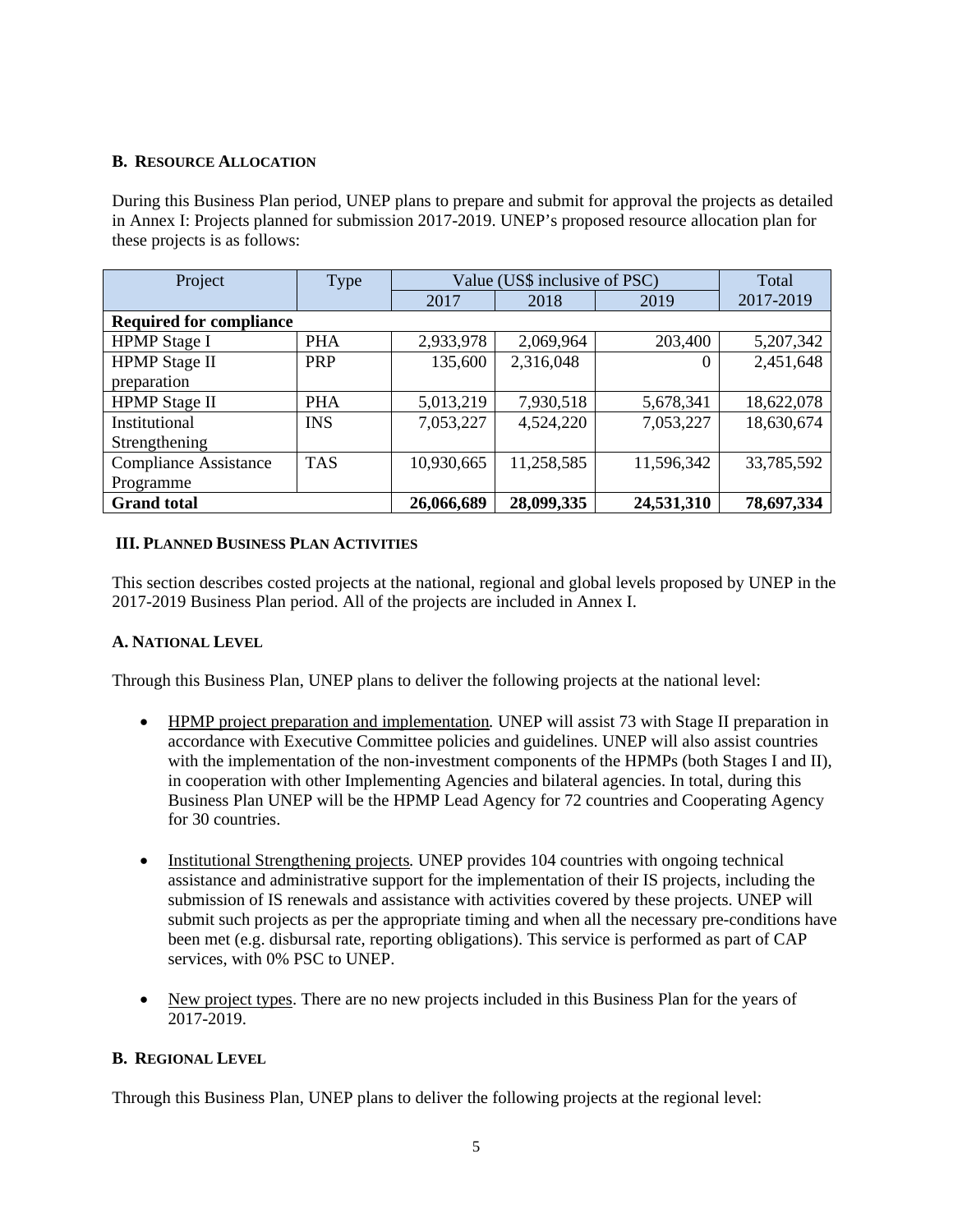• Regional PIC HPMP preparation (Stage II). The preparation funds will be requested in the year of 2018.

# **C. GLOBAL LEVEL**

Through this Business Plan, UNEP does not plan to deliver the additional project at the global level.

### **D. NEW PROJECT TYPES**

UNEP does not plan to submit the new type of projects during the 2017-2019 period.

### **IV. PERFORMANCE INDICATORS**

UNEP expects that the services, activities and projects identified in the proposed 2017-2019 Business Plan and 2017 CAP Work Programme and Budget the will result in:

- Improved capabilities and technical skills of NOUs staff to effectively carry out approved phaseout programmes and thus ensure sustained compliance;
- Countries in non-compliance received necessary support enabling swift return to compliance;
- Increased high level political commitment to the ozone agreements;
- ODS phase-out obligations mainstreamed into national environmental strategies/policies;
- Early action taken by countries on the HCFC phase out due to HPMP preparation and information services.
- Increased number of Parties to the Montreal Protocol Amendments;
- Enhanced awareness of users and other relevant stakeholders of forthcoming reductions in ODS supply and availability of viable alternatives;
- All client countries reported Article 7 data by established deadlines and quality of reported data improved;
- Majority of client countries submitted outstanding reports on implementation of their Country Programmes to the Multilateral Fund Secretariat;
- Improved and enforced ODS related legal instruments particularly the addition of HCFCs to licensing systems and initiation of HCFC quota systems;
- NOUs provided with best available information that enable them to make decisions on alternative technologies, sound approaches and methodologies;
- Broadened and strengthened regional cooperation in the implementation of the ozone treaties;
- Increased number of countries benefiting from direct country-to-country assistance;
- Concerted actions taken at national and regional levels to combat illegal trade in ODS;
- Improved access to ODS-related technical information and enhanced experience exchange;
- Indirect support provided for the implementation of investment projects through strengthened institutional and legal frameworks.

For 2017, UNEP proposes to use the following performance indicators in line with Decision 75/25 and guidance received during the 2016 Inter-Agency Coordination Meetings:

TABLE 1: PERFORMANCE INDICATORS APPLICABLE TO ALL AGENCIES

| Type of Indicator<br>(Existing, Modified,<br><b>Short Title</b><br>New) | Calculation | <b>UNEP</b> proposal<br>for 2017 |
|-------------------------------------------------------------------------|-------------|----------------------------------|
|-------------------------------------------------------------------------|-------------|----------------------------------|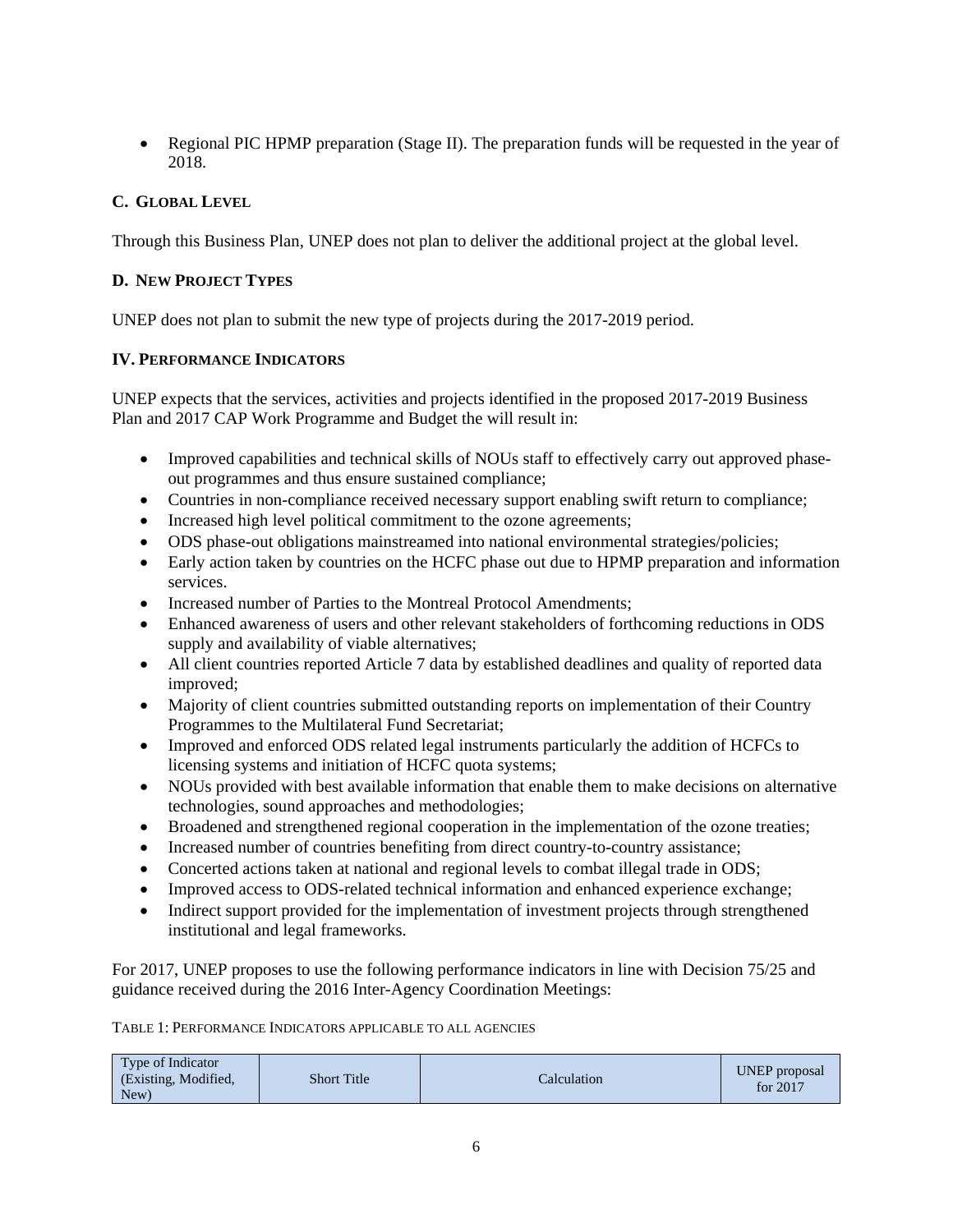| Type of Indicator<br>(Existing, Modified,<br>New) | <b>Short Title</b>                                        | Calculation                                                                                                 | <b>UNEP</b> proposal<br>for 2017 |
|---------------------------------------------------|-----------------------------------------------------------|-------------------------------------------------------------------------------------------------------------|----------------------------------|
| Planning--Approval                                | Tranches approved                                         | Number of tranches approved vs. those<br>planned*                                                           | 37                               |
| Planning--Approval                                | Projects/activities<br>approved                           | Number of projects/activities approved vs.<br>those planned (including project preparation<br>activities)** | 63                               |
| Implementation                                    | Funds disbursed                                           | Based on estimated disbursement in progress<br>report US                                                    | US\$ 8,151,324                   |
| Implementation                                    | ODS phase-out                                             | ODS phase-out for the tranche when the next<br>tranche is approved vs. those planned per<br>business plans  | 27.9 ODP<br>tonnes               |
| Implementation                                    | Project completion for<br>activities                      | Project completion vs. planned in progress<br>reports for all activities (excluding project<br>preparation) | 51                               |
| Administrative                                    | Speed of financial<br>completion                          | The extent to which projects are financially<br>completed 12 months after project<br>completion             | 14                               |
| Administrative                                    | Timely submission of<br>project completion<br>reports     | Timely submission of project completion<br>reports vs. those agreed                                         | On time                          |
| Administrative                                    | Timely submission of<br>progress reports<br>$\cdot \cdot$ | Timely submission of progress reports and<br>business plans and responses unless<br>otherwise agreed        | On time                          |

\* The target of an agency would be reduced if it could not submit a tranche owing to another cooperating or lead agency, if agreed by that agency.

\*\* Project preparation should not be assessed if the Executive Committee has not taken a decision on its funding.

#### TABLE 2: PERFORMANCE INDICATORS APPLICABLE TO UNEP'S COMPLIANCE ASSISTANCE PROGRAMME

| Performance Indicator                                                                                                                                       | Data                                                                                                                                                             | Assessment                                                                                                                                                        | UNEP's proposal for 2017                                                                            |
|-------------------------------------------------------------------------------------------------------------------------------------------------------------|------------------------------------------------------------------------------------------------------------------------------------------------------------------|-------------------------------------------------------------------------------------------------------------------------------------------------------------------|-----------------------------------------------------------------------------------------------------|
| Efficient follow-up to                                                                                                                                      | List of recommendations                                                                                                                                          | Implementation rate of those                                                                                                                                      | 90% implementation rate                                                                             |
| regional network/<br>thematic meetings                                                                                                                      | emanating from 2015-2016<br>regional network/thematic                                                                                                            | meeting recommendations that<br>are to be implemented in 2017                                                                                                     |                                                                                                     |
| Effective support to<br>NOUs in their work,<br>particularly guidance to<br>new NOUs                                                                         | meetings<br>List of innovative<br>ways/means/products/ services<br>for supporting NOUs in their<br>work, with<br>specification of those<br>destined for new NOUs | Number of innovative ways,<br>means, products, services for<br>supporting NOUs in their<br>work, with specification of<br>those destined for new NOUs             | - 7 such ways, means,<br>products, services;<br>-All new NOUs receive<br>capacity building support. |
| Assistance to countries in<br>actual or potential<br>noncompliance (as per<br>MOP decisions and/or as<br>per reported Article 7 data<br>and trend analysis) | List of countries in actual<br>or potential on compliance<br>that received CAP assistance<br>outside the network meetings                                        | Number of countries in actual<br>or potential non-compliance<br>that received CAP assistance<br>outside the network meetings                                      | All such countries                                                                                  |
| Innovations in production<br>and delivery of global and<br>regional information<br>products and services                                                    | List of global and regional<br>information products and<br>services destined for new target<br>audiences or that reach existing<br>target audiences in new ways  | Number of global and regional<br>information products and<br>services destined for new target<br>audiences or that reach existing<br>target audiences in new ways | 7 such products and<br>services                                                                     |
| Close cooperation<br>between CAP regional<br>teams and Implementing<br>and bilateral agencies<br>working in the regions                                     | List of joint missions/<br>undertakings of CAP<br>regional staff with<br>Implementing and bilateral<br>agencies                                                  | Number of joint<br>missions/undertakings                                                                                                                          | 3 in each region                                                                                    |